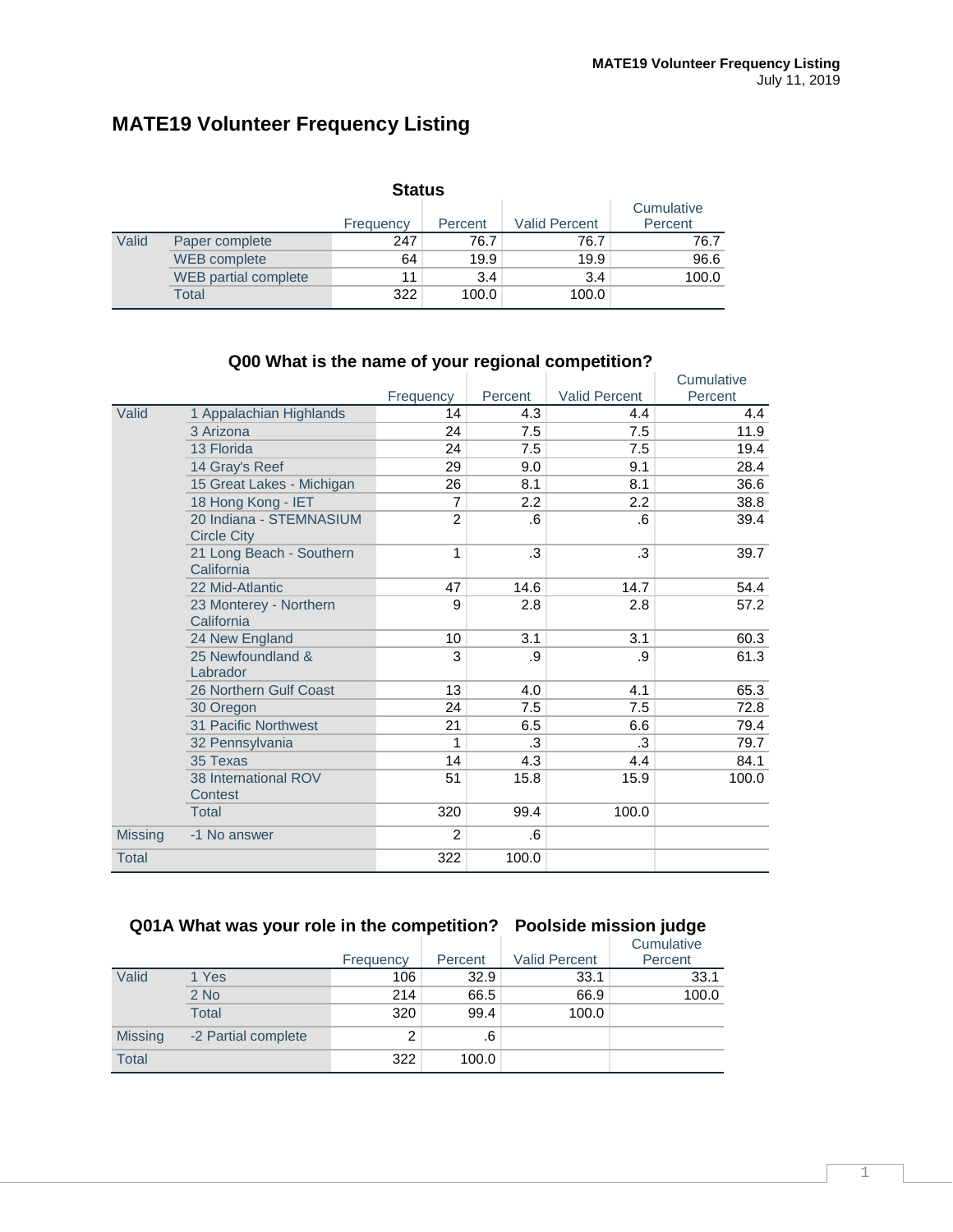|                | -<br>້<br>- -<br>judge |                |         |                      |                       |  |  |
|----------------|------------------------|----------------|---------|----------------------|-----------------------|--|--|
|                |                        | Frequency      | Percent | <b>Valid Percent</b> | Cumulative<br>Percent |  |  |
| Valid          | 1 Yes                  | 84             | 26.1    | 26.3                 | 26.3                  |  |  |
|                | $2$ No                 | 236            | 73.3    | 73.8                 | 100.0                 |  |  |
|                | <b>Total</b>           | 320            | 99.4    | 100.0                |                       |  |  |
| <b>Missing</b> | -2 Partial complete    | $\overline{2}$ | .6      |                      |                       |  |  |
| <b>Total</b>   |                        | 322            | 100.0   |                      |                       |  |  |

# **Q01B What was your role in the competition? Engineering presentation**

#### **Q01C What was your role in the competition? Technical documentation judge**

|                |                     | ,              |         |                      |            |
|----------------|---------------------|----------------|---------|----------------------|------------|
|                |                     |                |         |                      | Cumulative |
|                |                     | Frequency      | Percent | <b>Valid Percent</b> | Percent    |
| Valid          | 1 Yes               | 8              | 2.5     | 2.5                  | 2.5        |
|                | 2 No                | 312            | 96.9    | 97.5                 | 100.0      |
|                | Total               | 320            | 99.4    | 100.0                |            |
| <b>Missing</b> | -2 Partial complete | $\overline{2}$ | .6      |                      |            |
| <b>Total</b>   |                     | 322            | 100.0   |                      |            |

|                | Q01D What was your role in the competition? Poster judge |           |         |                      |            |  |  |
|----------------|----------------------------------------------------------|-----------|---------|----------------------|------------|--|--|
|                |                                                          |           |         |                      | Cumulative |  |  |
|                |                                                          | Frequency | Percent | <b>Valid Percent</b> | Percent    |  |  |
| Valid          | 1 Yes                                                    | 34        | 10.6    | 10.6                 | 10.6       |  |  |
|                | $2$ No                                                   | 286       | 88.8    | 89.4                 | 100.0      |  |  |
|                | <b>Total</b>                                             | 320       | 99.4    | 100.0                |            |  |  |
| <b>Missing</b> | -2 Partial complete                                      | 2         | .6      |                      |            |  |  |
| <b>Total</b>   |                                                          | 322       | 100.0   |                      |            |  |  |

|                | Q01E What was your role in the competition? Event sponsor |           |         |                      |            |  |  |  |
|----------------|-----------------------------------------------------------|-----------|---------|----------------------|------------|--|--|--|
|                |                                                           |           |         |                      | Cumulative |  |  |  |
|                |                                                           | Frequency | Percent | <b>Valid Percent</b> | Percent    |  |  |  |
| Valid          | 1 Yes                                                     | 8         | 2.5     | $2.5\,$              | 2.5        |  |  |  |
|                | $2$ No                                                    | 312       | 96.9    | 97.5                 | 100.0      |  |  |  |
|                | <b>Total</b>                                              | 320       | 99.4    | 100.0                |            |  |  |  |
| <b>Missing</b> | -2 Partial complete                                       | 2         | .6      |                      |            |  |  |  |
| Total          |                                                           | 322       | 100.0   |                      |            |  |  |  |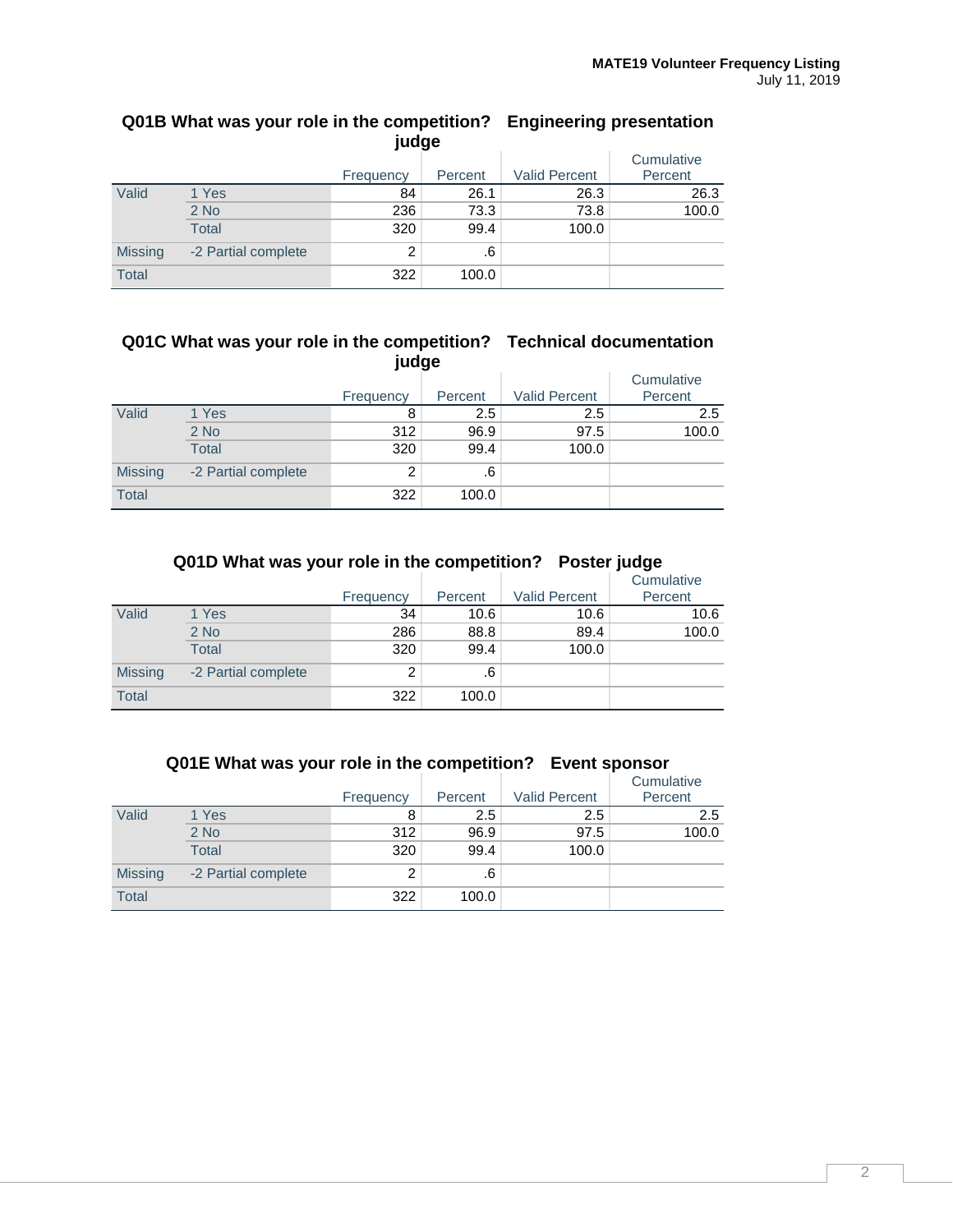| exhibitor      |                     |           |           |                      |                       |  |  |  |
|----------------|---------------------|-----------|-----------|----------------------|-----------------------|--|--|--|
|                |                     | Frequency | Percent   | <b>Valid Percent</b> | Cumulative<br>Percent |  |  |  |
| Valid          | 1 Yes               |           | $\cdot$ 3 | .3                   | .3                    |  |  |  |
|                | $2$ No              | 319       | 99.1      | 99.7                 | 100.0                 |  |  |  |
|                | <b>Total</b>        | 320       | 99.4      | 100.0                |                       |  |  |  |
| <b>Missing</b> | -2 Partial complete | 2         | .6        |                      |                       |  |  |  |
| <b>Total</b>   |                     | 322       | 100.0     |                      |                       |  |  |  |

# **Q01F What was your role in the competition? Inspiration for Innovation**

# **Q01G What was your role in the competition? Technical support**

|                |                     |           |         |                      | Cumulative |
|----------------|---------------------|-----------|---------|----------------------|------------|
|                |                     | Frequency | Percent | <b>Valid Percent</b> | Percent    |
| Valid          | 1 Yes               | 45        | 14.0    | 14.1                 | 14.1       |
|                | $2$ No              | 275       | 85.4    | 85.9                 | 100.0      |
|                | <b>Total</b>        | 320       | 99.4    | 100.0                |            |
| <b>Missing</b> | -2 Partial complete | 2         | .6      |                      |            |
| <b>Total</b>   |                     | 322       | 100.0   |                      |            |

#### **Q01H What was your role in the competition? General competition support**

|                |                     | Frequency | Percent | <b>Valid Percent</b> | Cumulative<br>Percent |
|----------------|---------------------|-----------|---------|----------------------|-----------------------|
| Valid          | 1 Yes               | 43        | 13.4    | 13.4                 | 13.4                  |
|                | $2$ No              | 277       | 86.0    | 86.6                 | 100.0                 |
|                | <b>Total</b>        | 320       | 99.4    | 100.0                |                       |
| <b>Missing</b> | -2 Partial complete | 2         | .6      |                      |                       |
| Total          |                     | 322       | 100.0   |                      |                       |

| QUIT WITCH WAS YOUT TUIT ITTITE COMPTANION : ONITH, DITTITE UTSCHING. |                |                     |           |         |                      |            |
|-----------------------------------------------------------------------|----------------|---------------------|-----------|---------|----------------------|------------|
|                                                                       |                |                     |           |         |                      | Cumulative |
|                                                                       |                |                     | Frequency | Percent | <b>Valid Percent</b> | Percent    |
|                                                                       | Valid          | 1 Yes               | 38        | 11.8    | 11.9                 | 11.9       |
|                                                                       |                | $2$ No              | 282       | 87.6    | 88.1                 | 100.0      |
|                                                                       |                | Total               | 320       | 99.4    | 100.0                |            |
|                                                                       | <b>Missing</b> | -2 Partial complete | 2         | .6      |                      |            |
|                                                                       | <b>Total</b>   |                     | 322       | 100.0   |                      |            |

**Q01I What was your role in the competition? Other, please describe:**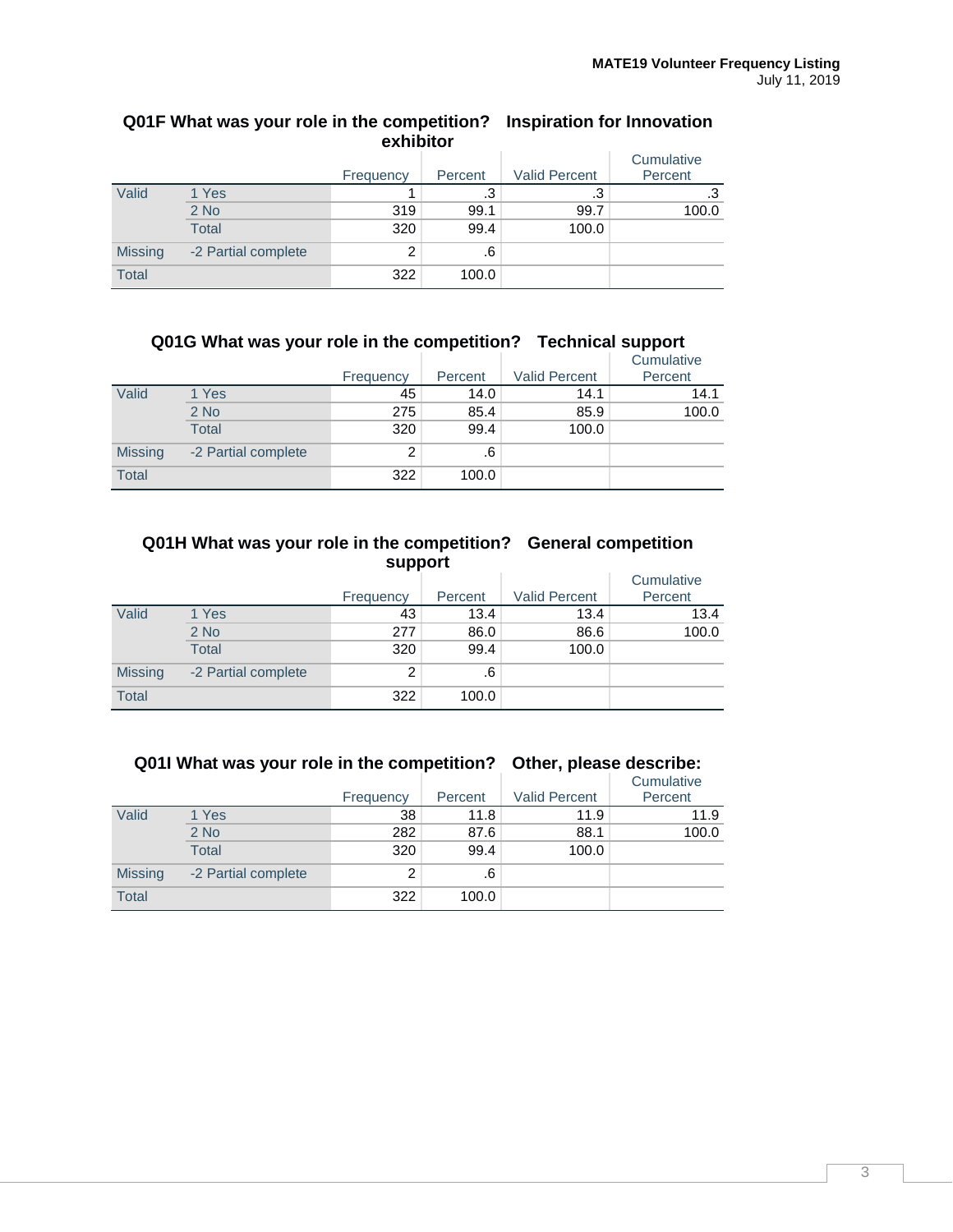|                |                     |           |         |                      | Cumulative |
|----------------|---------------------|-----------|---------|----------------------|------------|
|                |                     | Frequency | Percent | <b>Valid Percent</b> | Percent    |
| Valid          | 1 Comments          | 39        | 12.1    | 95.1                 | 95.1       |
|                | 2 No comments       | 2         | .6      | 4.9                  | 100.0      |
|                | <b>Total</b>        | 41        | 12.7    | 100.0                |            |
| <b>Missing</b> | -3 Branching skip   | 279       | 86.6    |                      |            |
|                | -2 Partial complete | 2         | .6      |                      |            |
|                | Total               | 281       | 87.3    |                      |            |
| <b>Total</b>   |                     | 322       | 100.0   |                      |            |

## **Q01I\_o What was your role in the competition? Other, please describe:**

#### **Q02A Did you spend most of your time working with the SCOUT, RANGER, NAVIGATOR, or EXPLORER classes? SCOUT**

|                |                     |           |         |                      | Cumulative |
|----------------|---------------------|-----------|---------|----------------------|------------|
|                |                     | Frequency | Percent | <b>Valid Percent</b> | Percent    |
| Valid          | 1 Yes               | 106       | 32.9    | 33.1                 | 33.1       |
|                | $2$ No              | 214       | 66.5    | 66.9                 | 100.0      |
|                | <b>Total</b>        | 320       | 99.4    | 100.0                |            |
| <b>Missing</b> | -2 Partial complete | 2         | .6      |                      |            |
| <b>Total</b>   |                     | 322       | 100.0   |                      |            |

#### **Q02B Did you spend most of your time working with the SCOUT, RANGER, NAVIGATOR, or EXPLORER classes? RANGER**

|                |                     |           |         |                      | Cumulative |
|----------------|---------------------|-----------|---------|----------------------|------------|
|                |                     | Frequency | Percent | <b>Valid Percent</b> | Percent    |
| Valid          | 1 Yes               | 137       | 42.5    | 42.8                 | 42.8       |
|                | $2$ No              | 183       | 56.8    | 57.2                 | 100.0      |
|                | <b>Total</b>        | 320       | 99.4    | 100.0                |            |
| <b>Missing</b> | -2 Partial complete | 2         | .6      |                      |            |
| <b>Total</b>   |                     | 322       | 100.0   |                      |            |

#### **Q02C Did you spend most of your time working with the SCOUT, RANGER, NAVIGATOR, or EXPLORER classes? NAVIGATOR**

|                |                     | Frequency | Percent | <b>Valid Percent</b> | Cumulative<br>Percent |
|----------------|---------------------|-----------|---------|----------------------|-----------------------|
| Valid          | 1 Yes               | 66        | 20.5    | 20.6                 | 20.6                  |
|                | $2$ No              | 254       | 78.9    | 79.4                 | 100.0                 |
|                | Total               | 320       | 99.4    | 100.0                |                       |
| <b>Missing</b> | -2 Partial complete | 2         | .6      |                      |                       |
| <b>Total</b>   |                     | 322       | 100.0   |                      |                       |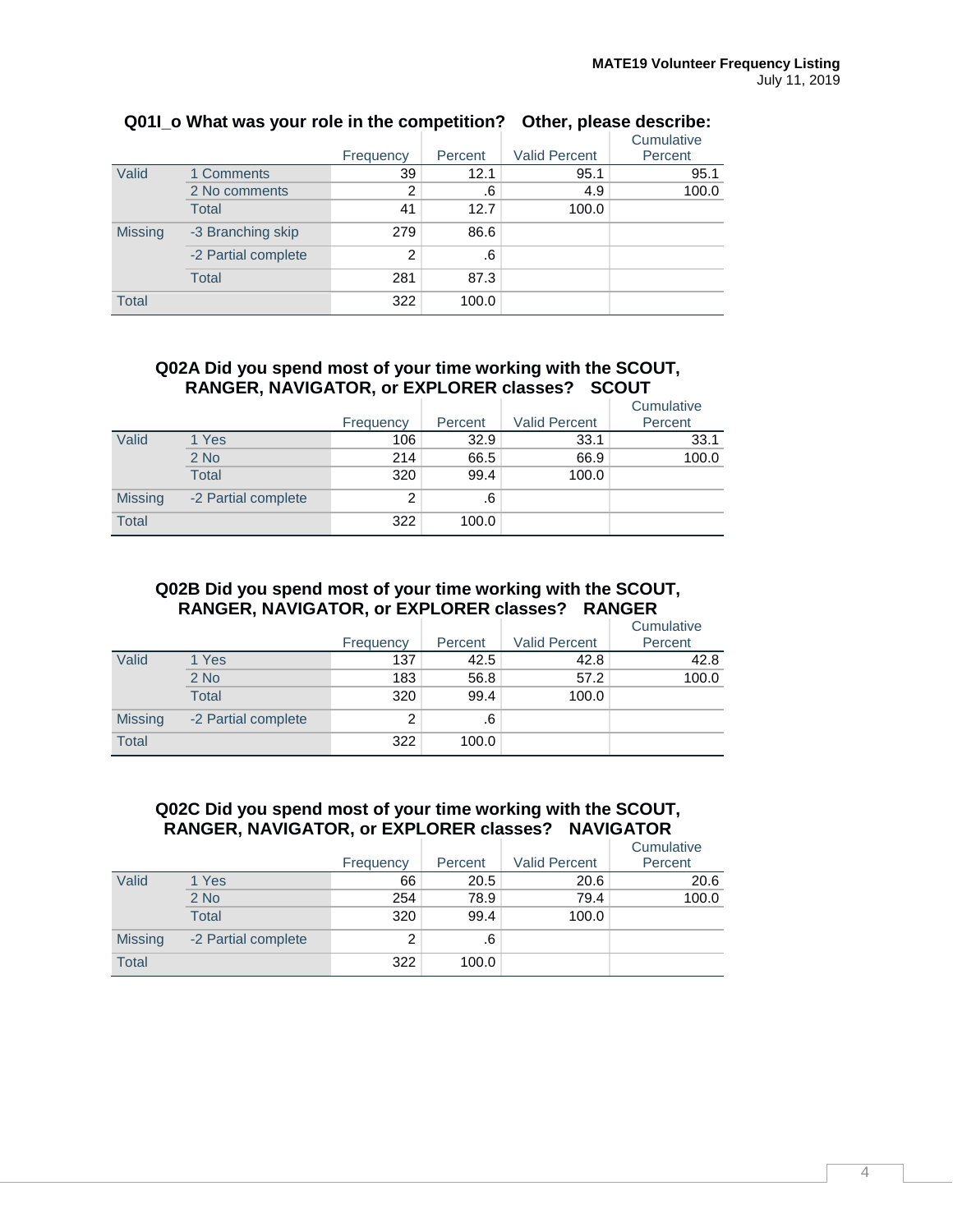#### **Q02D Did you spend most of your time working with the SCOUT, RANGER, NAVIGATOR, or EXPLORER classes? EXPLORER**

|                |                     | Frequency | Percent | <b>Valid Percent</b> | Cumulative<br>Percent |
|----------------|---------------------|-----------|---------|----------------------|-----------------------|
| Valid          | 1 Yes               | 31        | 9.6     | 9.7                  | 9.7                   |
|                | $2$ No              | 289       | 89.8    | 90.3                 | 100.0                 |
|                | <b>Total</b>        | 320       | 99.4    | 100.0                |                       |
| <b>Missing</b> | -2 Partial complete | າ         | .6      |                      |                       |
| <b>Total</b>   |                     | 322       | 100.0   |                      |                       |

## **Q02E Did you spend most of your time working with the SCOUT, RANGER, NAVIGATOR, or EXPLORER classes? Not applicable**

|                |                     |           |         |                      | Cumulative |
|----------------|---------------------|-----------|---------|----------------------|------------|
|                |                     | Frequency | Percent | <b>Valid Percent</b> | Percent    |
| Valid          | 1 Yes               | 51        | 15.8    | 15.9                 | 15.9       |
|                | $2$ No              | 269       | 83.5    | 84.1                 | 100.0      |
|                | <b>Total</b>        | 320       | 99.4    | 100.0                |            |
| <b>Missing</b> | -2 Partial complete | 2         | .6      |                      |            |
| <b>Total</b>   |                     | 322       | 100.0   |                      |            |

#### **Q03A Experience with: Overall experience volunteering with the MATE ROV program.**

|                |                     | Frequency      | Percent | <b>Valid Percent</b> | Cumulative<br>Percent |
|----------------|---------------------|----------------|---------|----------------------|-----------------------|
| Valid          | 1 Excellent         | 242            | 75.2    | 76.1                 | 76.1                  |
|                | 2 Good              | 70             | 21.7    | 22.0                 | 98.1                  |
|                | 3 Fair              | 6              | 1.9     | 1.9                  | 100.0                 |
|                | <b>Total</b>        | 318            | 98.8    | 100.0                |                       |
| <b>Missing</b> | -2 Partial complete | $\overline{2}$ | .6      |                      |                       |
|                | -1 No answer        | $\overline{2}$ | .6      |                      |                       |
|                | <b>Total</b>        | 4              | 1.2     |                      |                       |
| <b>Total</b>   |                     | 322            | 100.0   |                      |                       |

#### **Q03B Experience with: The ROV copetition support provided to the udges and volunteers.**

|                |                     | Frequency      | Percent | <b>Valid Percent</b> | Cumulative<br>Percent |
|----------------|---------------------|----------------|---------|----------------------|-----------------------|
| Valid          | 1 Excellent         | 209            | 64.9    | 66.3                 | 66.3                  |
|                | 2 Good              | 92             | 28.6    | 29.2                 | 95.6                  |
|                | 3 Fair              | 12             | 3.7     | 3.8                  | 99.4                  |
|                | 4 Poor              | 2              | .6      | .6                   | 100.0                 |
|                | <b>Total</b>        | 315            | 97.8    | 100.0                |                       |
| <b>Missing</b> | -2 Partial complete | $\overline{2}$ | .6      |                      |                       |
|                | -1 No answer        | 5              | 1.6     |                      |                       |
|                | <b>Total</b>        | 7              | 2.2     |                      |                       |
| <b>Total</b>   |                     | 322            | 100.0   |                      |                       |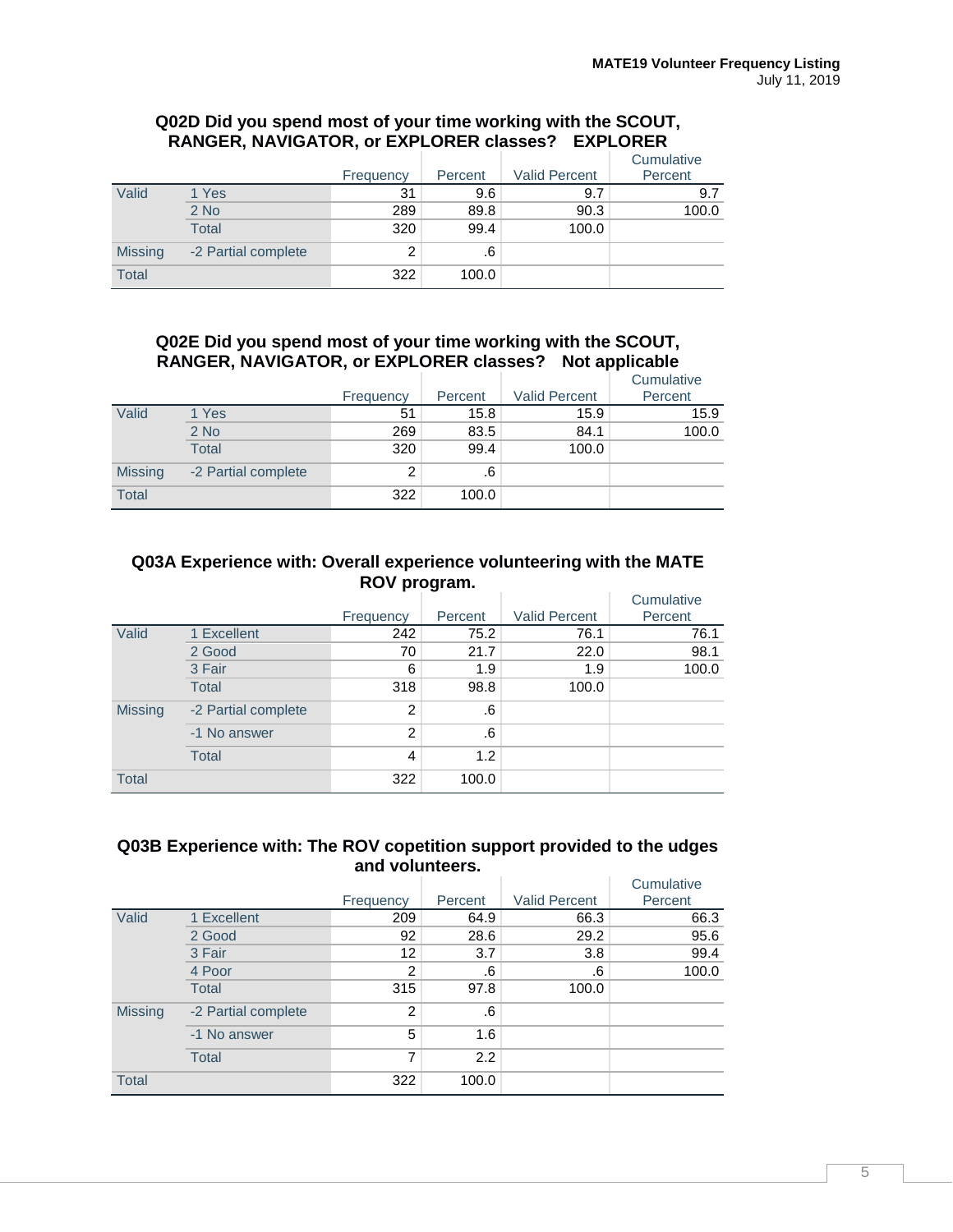|       |               | Frequency | Percent | <b>Valid Percent</b> | Cumulative<br>Percent |
|-------|---------------|-----------|---------|----------------------|-----------------------|
| Valid | 1 Comments    | 128       | 39.8    | 39.8                 | 39.8                  |
|       | 2 No comments | 194       | 60.2    | 60.2                 | 100.0                 |
|       | Total         | 322       | 100.0   | 100.0                |                       |

## **Q04 How can we improve the support you receive?**

## **Q05A Volunteering in the ROV program was a worthwhile use of my time**

|                |                     |                |         |                      | Cumulative |
|----------------|---------------------|----------------|---------|----------------------|------------|
|                |                     | Frequency      | Percent | <b>Valid Percent</b> | Percent    |
| Valid          | 1 Strongly agree    | 238            | 73.9    | 75.6                 | 75.6       |
|                | 2 Agree             | 71             | 22.0    | 22.5                 | 98.1       |
|                | 3 Neutral           | 6              | 1.9     | 1.9                  | 100.0      |
|                | <b>Total</b>        | 315            | 97.8    | 100.0                |            |
| <b>Missing</b> | -2 Partial complete | 5              | 1.6     |                      |            |
|                | -1 No answer        | $\overline{2}$ | .6      |                      |            |
|                | <b>Total</b>        | 7              | 2.2     |                      |            |
| <b>Total</b>   |                     | 322            | 100.0   |                      |            |

#### **Q05B Volunteering in the ROV program was a rewarding experience.**

|                |                     | Frequency | Percent | <b>Valid Percent</b> | Cumulative<br>Percent |
|----------------|---------------------|-----------|---------|----------------------|-----------------------|
|                |                     |           |         |                      |                       |
| Valid          | 1 Strongly agree    | 234       | 72.7    | 74.5                 | 74.5                  |
|                | 2 Agree             | 70        | 21.7    | 22.3                 | 96.8                  |
|                | 3 Neutral           | 9         | 2.8     | 2.9                  | 99.7                  |
|                | 6 Dont know         |           | .3      | .3                   | 100.0                 |
|                | <b>Total</b>        | 314       | 97.5    | 100.0                |                       |
| <b>Missing</b> | -2 Partial complete | 5         | 1.6     |                      |                       |
|                | -1 No answer        | 3         | .9      |                      |                       |
|                | Total               | 8         | 2.5     |                      |                       |
| <b>Total</b>   |                     | 322       | 100.0   |                      |                       |

### **Q05C I would volunteer again at a future competition.**

|                |                     |           |         |                      | Cumulative |
|----------------|---------------------|-----------|---------|----------------------|------------|
|                |                     | Frequency | Percent | <b>Valid Percent</b> | Percent    |
| Valid          | 1 Strongly agree    | 238       | 73.9    | 75.8                 | 75.8       |
|                | 2 Agree             | 64        | 19.9    | 20.4                 | 96.2       |
|                | 3 Neutral           | 8         | 2.5     | 2.5                  | 98.7       |
|                | 6 Dont know         | 4         | 1.2     | 1.3                  | 100.0      |
|                | Total               | 314       | 97.5    | 100.0                |            |
| <b>Missing</b> | -2 Partial complete | 5         | 1.6     |                      |            |
|                | -1 No answer        | 3         | .9      |                      |            |
|                | <b>Total</b>        | 8         | 2.5     |                      |            |
| <b>Total</b>   |                     | 322       | 100.0   |                      |            |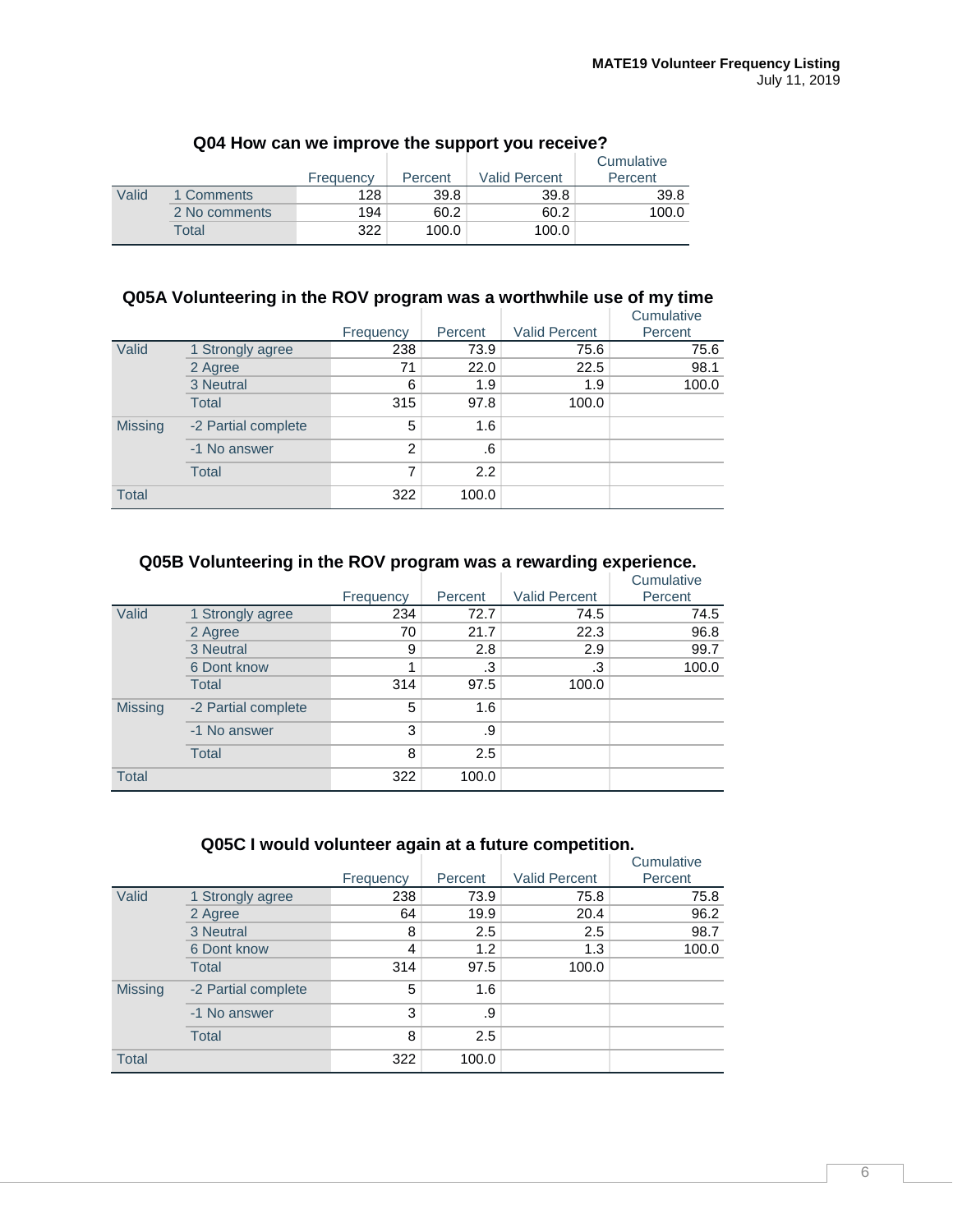|                |                     |           |         |                      | Cumulative |
|----------------|---------------------|-----------|---------|----------------------|------------|
|                |                     | Frequency | Percent | <b>Valid Percent</b> | Percent    |
| Valid          | 1 Strongly agree    | 217       | 67.4    | 69.1                 | 69.1       |
|                | 2 Agree             | 87        | 27.0    | 27.7                 | 96.8       |
|                | 3 Neutral           | 8         | 2.5     | 2.5                  | 99.4       |
|                | 6 Dont know         | 2         | .6      | .6                   | 100.0      |
|                | <b>Total</b>        | 314       | 97.5    | 100.0                |            |
| <b>Missing</b> | -2 Partial complete | 5         | 1.6     |                      |            |
|                | -1 No answer        | 3         | .9      |                      |            |
|                | <b>Total</b>        | 8         | 2.5     |                      |            |
| <b>Total</b>   |                     | 322       | 100.0   |                      |            |

#### **Q06A The ROV program helps prepare students for careers in marine science, technology and engineering**

#### **Q06B The ROV program helps motivate students to learn science, technology, engineering and math.**

|                |                     |           |         |                      | Cumulative |
|----------------|---------------------|-----------|---------|----------------------|------------|
|                |                     | Frequency | Percent | <b>Valid Percent</b> | Percent    |
| Valid          | 1 Strongly agree    | 241       | 74.8    | 76.8                 | 76.8       |
|                | 2 Agree             | 67        | 20.8    | 21.3                 | 98.1       |
|                | 3 Neutral           | 5         | 1.6     | 1.6                  | 99.7       |
|                | 6 Dont know         |           | .3      | .3                   | 100.0      |
|                | Total               | 314       | 97.5    | 100.0                |            |
| <b>Missing</b> | -2 Partial complete | 5         | 1.6     |                      |            |
|                | -1 No answer        | 3         | .9      |                      |            |
|                | <b>Total</b>        | 8         | 2.5     |                      |            |
| <b>Total</b>   |                     | 322       | 100.0   |                      |            |

#### **Q06C The ROV program helps strengthen students 21st Century Skills, such as teamwork and critical thinking**

|                |                     |                |         |                      | Cumulative |
|----------------|---------------------|----------------|---------|----------------------|------------|
|                |                     | Frequency      | Percent | <b>Valid Percent</b> | Percent    |
| Valid          | 1 Strongly agree    | 242            | 75.2    | 77.1                 | 77.1       |
|                | 2 Agree             | 65             | 20.2    | 20.7                 | 97.8       |
|                | 3 Neutral           | 5              | 1.6     | 1.6                  | 99.4       |
|                | 6 Dont know         | $\overline{2}$ | .6      | .6                   | 100.0      |
|                | <b>Total</b>        | 314            | 97.5    | 100.0                |            |
| <b>Missing</b> | -2 Partial complete | 5              | 1.6     |                      |            |
|                | -1 No answer        | 3              | .9      |                      |            |
|                | <b>Total</b>        | 8              | 2.5     |                      |            |
| <b>Total</b>   |                     | 322            | 100.0   |                      |            |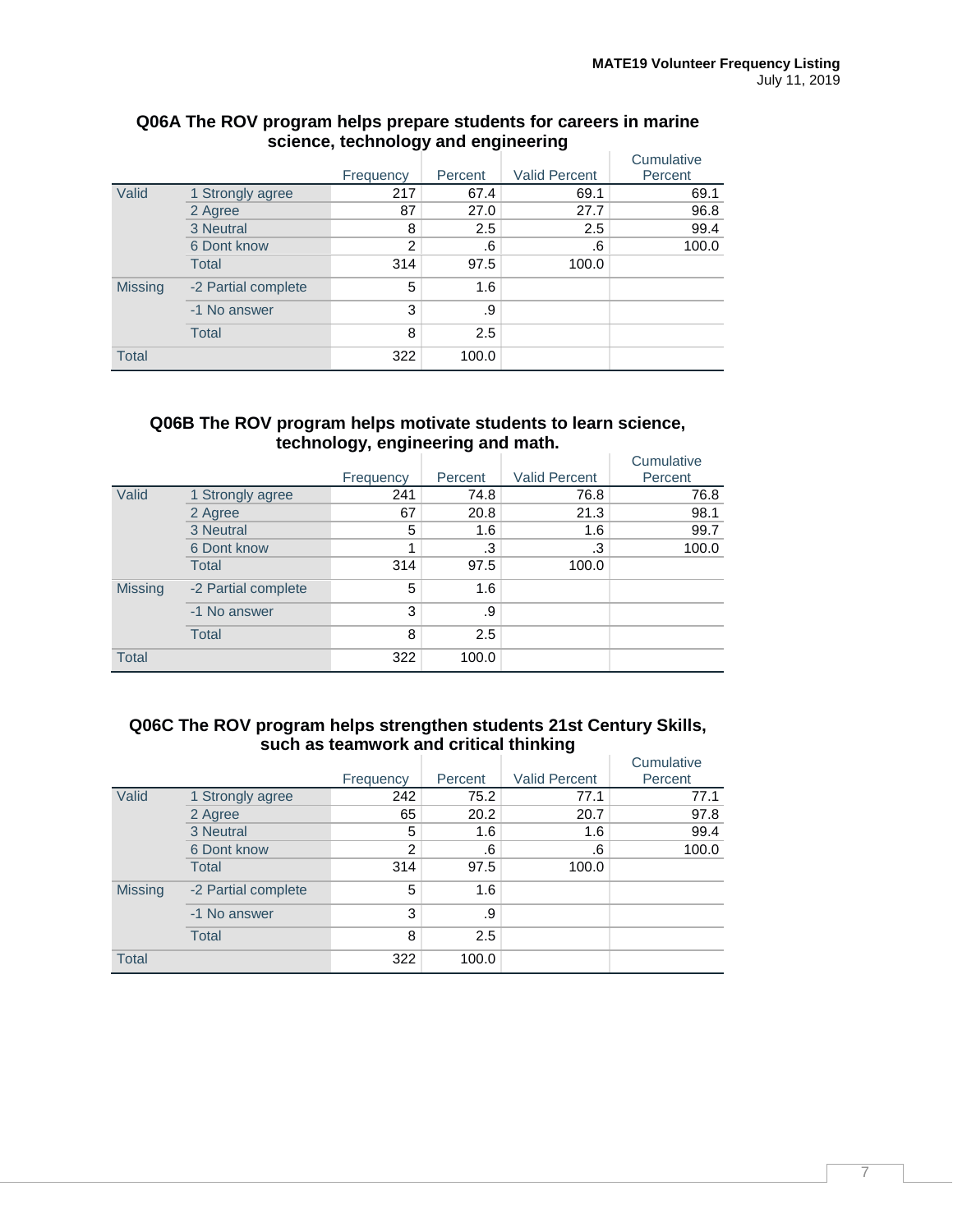#### **Q07A Thinking about the majority of the students at the competition, please rate their skills in the following areas. Content knowledge in science, technology, and/or engineering**

|                |                     |           |         |                      | Cumulative |
|----------------|---------------------|-----------|---------|----------------------|------------|
|                |                     | Frequency | Percent | <b>Valid Percent</b> | Percent    |
| Valid          | 1 Excellent         | 110       | 34.2    | 35.1                 | 35.1       |
|                | 2 Good              | 153       | 47.5    | 48.9                 | 84.0       |
|                | 3 Fair              | 17        | 5.3     | 5.4                  | 89.5       |
|                | 4 Poor              |           | .3      | .3                   | 89.8       |
|                | 6 Dont know         | 32        | 9.9     | 10.2                 | 100.0      |
|                | <b>Total</b>        | 313       | 97.2    | 100.0                |            |
| <b>Missing</b> | -2 Partial complete | 5         | 1.6     |                      |            |
|                | -1 No answer        | 4         | 1.2     |                      |            |
|                | Total               | 9         | 2.8     |                      |            |
| <b>Total</b>   |                     | 322       | 100.0   |                      |            |

#### **Q07B Thinking about the majority of the students at the competition, please rate their skills in the following areas. Critical thinking**

|                |                     |           |         |                      | Cumulative |
|----------------|---------------------|-----------|---------|----------------------|------------|
|                |                     | Frequency | Percent | <b>Valid Percent</b> | Percent    |
| Valid          | 1 Excellent         | 114       | 35.4    | 36.4                 | 36.4       |
|                | 2 Good              | 139       | 43.2    | 44.4                 | 80.8       |
|                | 3 Fair              | 28        | 8.7     | 8.9                  | 89.8       |
|                | 4 Poor              | 3         | .9      | 1.0                  | 90.7       |
|                | 6 Dont know         | 29        | 9.0     | 9.3                  | 100.0      |
|                | <b>Total</b>        | 313       | 97.2    | 100.0                |            |
| <b>Missing</b> | -2 Partial complete | 5         | 1.6     |                      |            |
|                | -1 No answer        | 4         | 1.2     |                      |            |
|                | <b>Total</b>        | 9         | 2.8     |                      |            |
| <b>Total</b>   |                     | 322       | 100.0   |                      |            |

#### **Q07C Thinking about the majority of the students at the competition, please rate their skills in the following areas. Teamwork**

|                |                     |           |         |                      | Cumulative |
|----------------|---------------------|-----------|---------|----------------------|------------|
|                |                     | Frequency | Percent | <b>Valid Percent</b> | Percent    |
| Valid          | 1 Excellent         | 153       | 47.5    | 49.2                 | 49.2       |
|                | 2 Good              | 114       | 35.4    | 36.7                 | 85.9       |
|                | 3 Fair              | 25        | 7.8     | 8.0                  | 93.9       |
|                | 6 Dont know         | 19        | 5.9     | 6.1                  | 100.0      |
|                | <b>Total</b>        | 311       | 96.6    | 100.0                |            |
| <b>Missing</b> | -2 Partial complete | 5         | 1.6     |                      |            |
|                | -1 No answer        | 6         | 1.9     |                      |            |
|                | <b>Total</b>        | 11        | 3.4     |                      |            |
| <b>Total</b>   |                     | 322       | 100.0   |                      |            |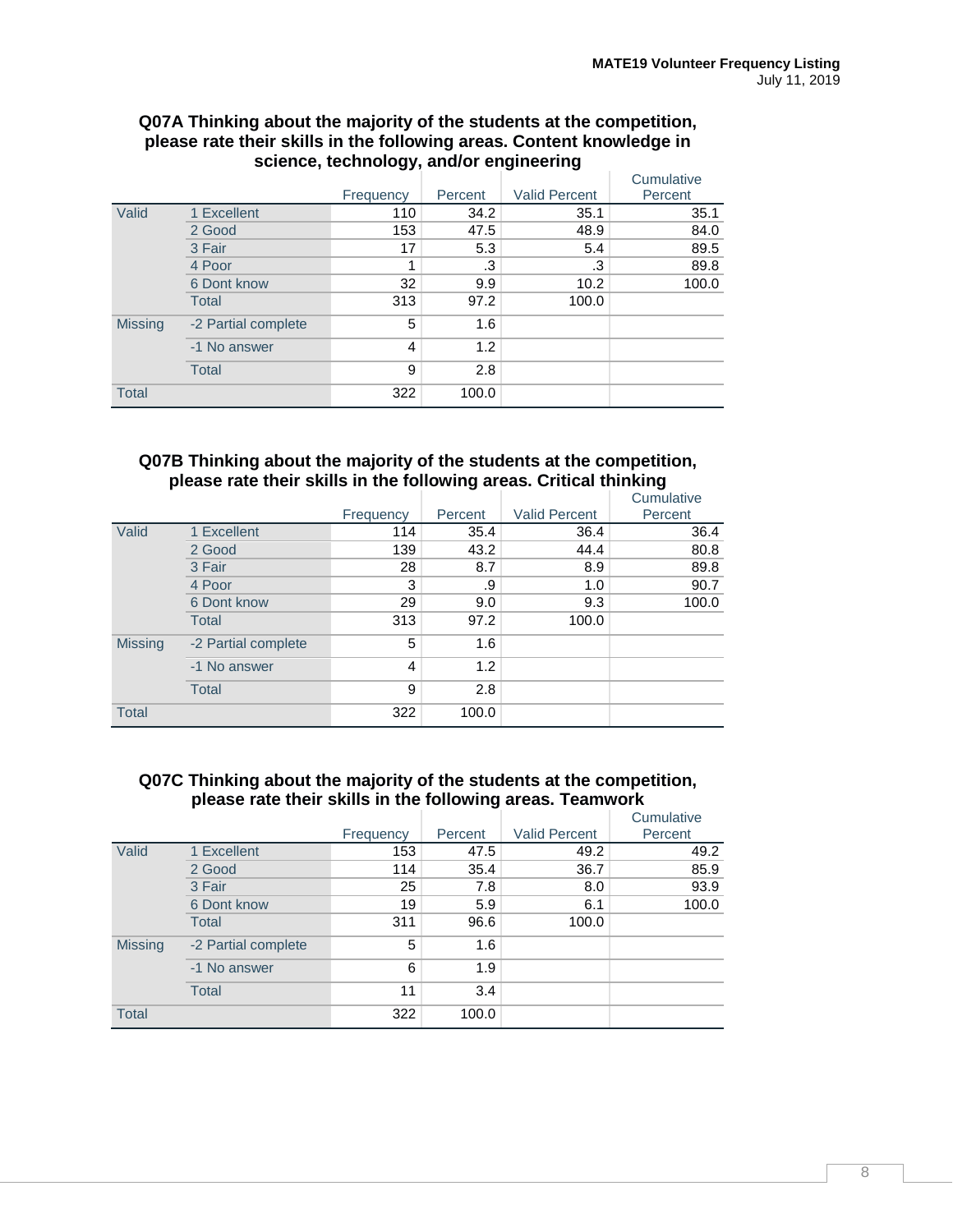|                |                     | Frequency      | Percent | <b>Valid Percent</b> | Cumulative<br>Percent |
|----------------|---------------------|----------------|---------|----------------------|-----------------------|
|                |                     |                |         |                      |                       |
| Valid          | 1 Excellent         | 110            | 34.2    | 35.5                 | 35.5                  |
|                | 2 Good              | 126            | 39.1    | 40.6                 | 76.1                  |
|                | 3 Fair              | 53             | 16.5    | 17.1                 | 93.2                  |
|                | 4 Poor              |                | .3      | .3                   | 93.5                  |
|                | 6 Dont know         | 20             | 6.2     | 6.5                  | 100.0                 |
|                | <b>Total</b>        | 310            | 96.3    | 100.0                |                       |
| <b>Missing</b> | -2 Partial complete | 5              | 1.6     |                      |                       |
|                | -1 No answer        | $\overline{7}$ | 2.2     |                      |                       |
|                | Total               | 12             | 3.7     |                      |                       |
| <b>Total</b>   |                     | 322            | 100.0   |                      |                       |

#### **Q07D Thinking about the majority of the students at the competition, please rate their skills in the following areas. Professionalism**

#### **Q07E Thinking about the majority of the students at the competition, please rate their skills in the following areas. Ability to communicate their engineering process and design**

|                |                     |           |         |                      | Cumulative |
|----------------|---------------------|-----------|---------|----------------------|------------|
|                |                     | Frequency | Percent | <b>Valid Percent</b> | Percent    |
| Valid          | 1 Excellent         | 90        | 28.0    | 28.9                 | 28.9       |
|                | 2 Good              | 128       | 39.8    | 41.2                 | 70.1       |
|                | 3 Fair              | 41        | 12.7    | 13.2                 | 83.3       |
|                | 4 Poor              | 4         | 1.2     | 1.3                  | 84.6       |
|                | 5 Very poor         | 4         | .3      | .3                   | 84.9       |
|                | 6 Dont know         | 47        | 14.6    | 15.1                 | 100.0      |
|                | <b>Total</b>        | 311       | 96.6    | 100.0                |            |
| <b>Missing</b> | -2 Partial complete | 5         | 1.6     |                      |            |
|                | -1 No answer        | 6         | 1.9     |                      |            |
|                | <b>Total</b>        | 11        | 3.4     |                      |            |
| <b>Total</b>   |                     | 322       | 100.0   |                      |            |

#### **Q08 Do you currently work in a technology related field?**

|                |                     | Frequency | Percent | <b>Valid Percent</b> | Cumulative<br>Percent |
|----------------|---------------------|-----------|---------|----------------------|-----------------------|
| Valid          | 1 Yes               | 163       | 50.6    | 52.6                 | 52.6                  |
|                | $2$ No              | 147       | 45.7    | 47.4                 | 100.0                 |
|                | <b>Total</b>        | 310       | 96.3    | 100.0                |                       |
| <b>Missing</b> | -2 Partial complete | 5         | 1.6     |                      |                       |
|                | -1 No answer        | 7         | 2.2     |                      |                       |
|                | <b>Total</b>        | 12        | 3.7     |                      |                       |
| <b>Total</b>   |                     | 322       | 100.0   |                      |                       |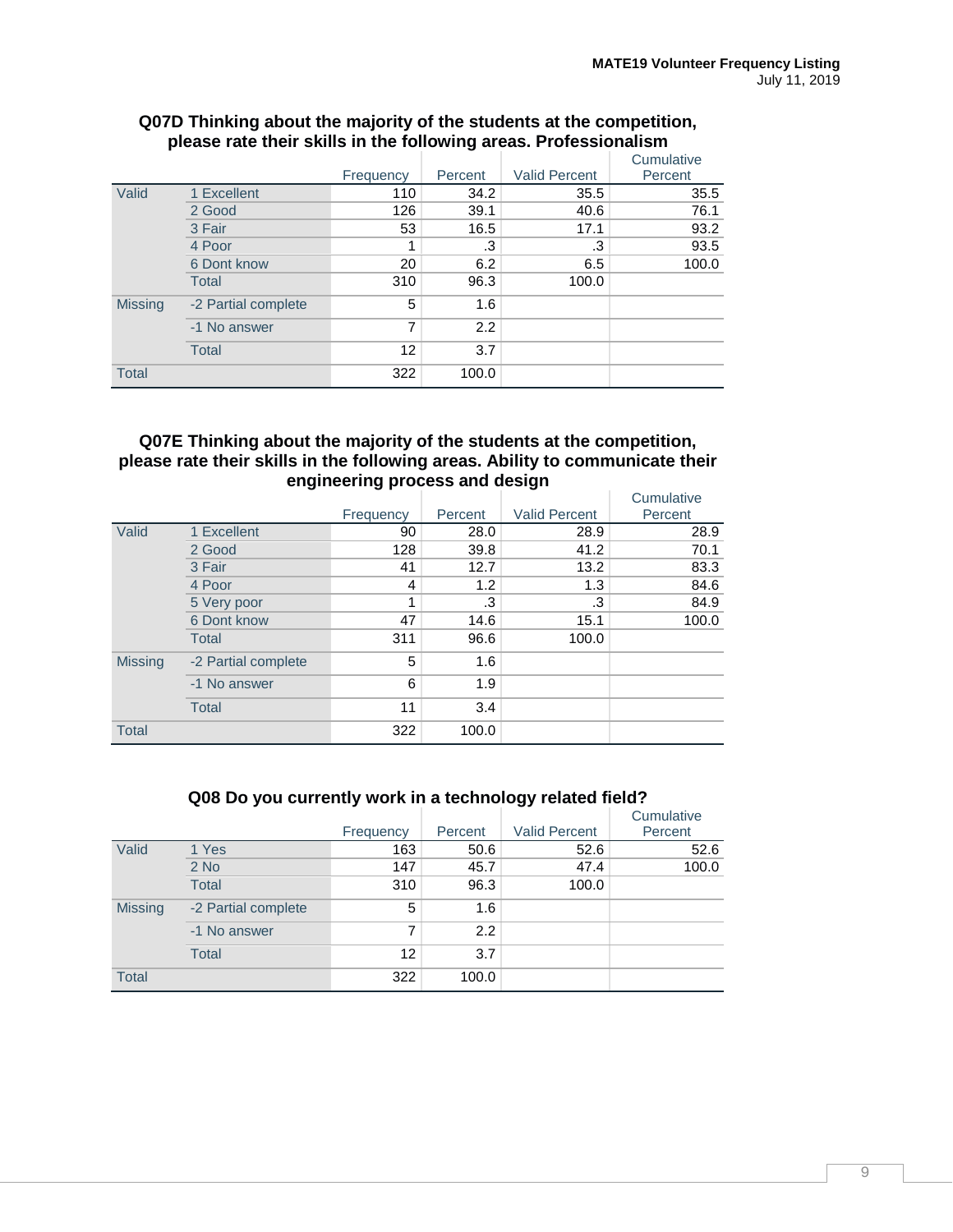#### **Q09 If an entry-level job or internship were available at your organization, would you consider the students at the competition to be strong candidates?**

|                |                     | Frequency | Percent | <b>Valid Percent</b> | Cumulative<br>Percent |
|----------------|---------------------|-----------|---------|----------------------|-----------------------|
| Valid          | 1 Yes, definitely   | 78        | 24.2    | 49.7                 | 49.7                  |
|                | 2 Yes, probably     | 60        | 18.6    | 38.2                 | 87.9                  |
|                | 3 No, probably not  | 4         | 1.2     | 2.5                  | 90.4                  |
|                | 5 Don't know        | 15        | 4.7     | 9.6                  | 100.0                 |
|                | Total               | 157       | 48.8    | 100.0                |                       |
| <b>Missing</b> | -3 Branching skip   | 27        | 8.4     |                      |                       |
|                | -2 Partial complete | 6         | 1.9     |                      |                       |
|                | -1 No answer        | 132       | 41.0    |                      |                       |
|                | <b>Total</b>        | 165       | 51.2    |                      |                       |
| <b>Total</b>   |                     | 322       | 100.0   |                      |                       |

#### **Q10A Has your organization hired any students who participated in the MATE ROV program?**

|                |                     | Frequency | Percent | <b>Valid Percent</b> | Cumulative<br>Percent |
|----------------|---------------------|-----------|---------|----------------------|-----------------------|
| Valid          | 1 Yes -- How many?  | 26        | 8.1     | 15.7                 | 15.7                  |
|                | $2$ No              | 51        | 15.8    | 30.7                 | 46.4                  |
|                | 3 Don't know        | 89        | 27.6    | 53.6                 | 100.0                 |
|                | <b>Total</b>        | 166       | 51.6    | 100.0                |                       |
| <b>Missing</b> | -3 Branching skip   | 28        | 8.7     |                      |                       |
|                | -2 Partial complete | 6         | 1.9     |                      |                       |
|                | -1 No answer        | 122       | 37.9    |                      |                       |
|                | <b>Total</b>        | 156       | 48.4    |                      |                       |
| <b>Total</b>   |                     | 322       | 100.0   |                      |                       |

#### **Q10B If yes, how many students has your organization hired who participated in the MATE ROV program?**

|                |                     |           |         | Valid   | Cumulative |
|----------------|---------------------|-----------|---------|---------|------------|
|                |                     | Frequency | Percent | Percent | Percent    |
| Valid          |                     |           | 2.2     | 36.8    | 36.8       |
|                | $\overline{2}$      | 7         | 2.2     | 36.8    | 73.7       |
|                | $\overline{4}$      | 1         | .3      | 5.3     | 78.9       |
|                | 5                   | 2         | .6      | 10.5    | 89.5       |
|                | 10                  | 1         | .3      | 5.3     | 94.7       |
|                | 35                  |           | .3      | 5.3     | 100.0      |
|                | <b>Total</b>        | 19        | 5.9     | 100.0   |            |
| <b>Missing</b> | -3 Branching skip   | 290       | 90.1    |         |            |
|                | -2 Partial complete | 6         | 1.9     |         |            |
|                | -1 No answer        | 7         | 2.2     |         |            |
|                | <b>Total</b>        | 303       | 94.1    |         |            |
| <b>Total</b>   |                     | 322       | 100.0   |         |            |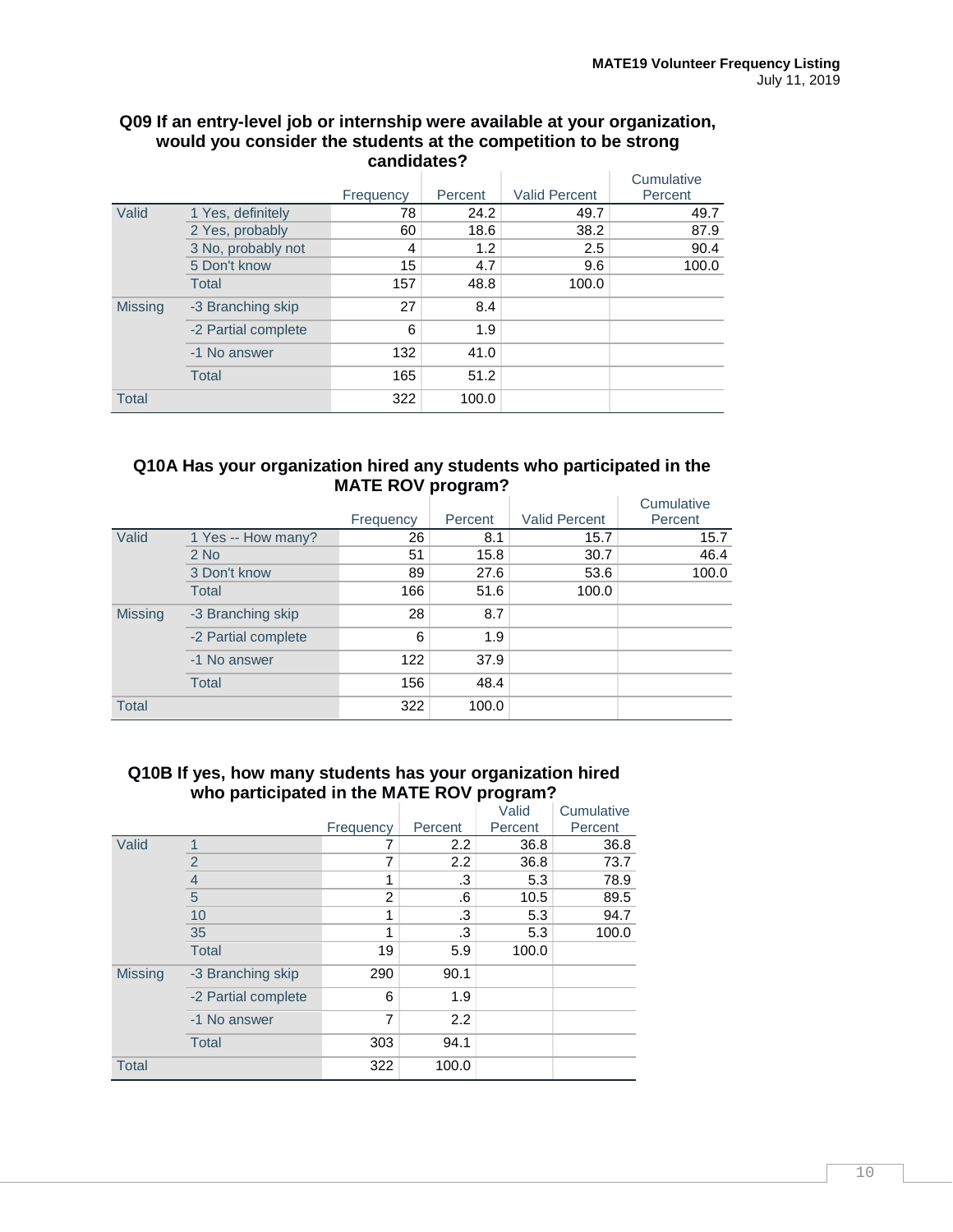|              |                |                |         |               | Cumulative |
|--------------|----------------|----------------|---------|---------------|------------|
|              |                | Frequency      | Percent | Valid Percent | Percent    |
| Valid        | $\mathbf 0$    | 27             | 8.4     | 8.9           | 8.9        |
|              | $\overline{0}$ | 1              | .3      | .3            | 9.2        |
|              | $\overline{1}$ | 1              | .3      | .3            | 9.5        |
|              | $\overline{1}$ | 106            | 32.9    | 34.9          | 44.4       |
|              | $\overline{2}$ | 46             | 14.3    | 15.1          | 59.5       |
|              | $\frac{3}{4}$  | 27             | 8.4     | 8.9           | 68.4       |
|              |                | 22             | 6.8     | 7.2           | 75.7       |
|              | $\overline{5}$ | 10             | 3.1     | 3.3           | 78.9       |
|              | $\overline{6}$ | 12             | 3.7     | 3.9           | 82.9       |
|              | $\overline{7}$ | 10             | 3.1     | 3.3           | 86.2       |
|              | $\bf 8$        | 5              | 1.6     | 1.6           | 87.8       |
|              | $\mathsf 9$    | 4              | 1.2     | 1.3           | 89.1       |
|              | 10             | 10             | 3.1     | 3.3           | 92.4       |
|              | 11             | 4              | 1.2     | 1.3           | 93.8       |
|              | 12             | 5              | 1.6     | 1.6           | 95.4       |
|              | 13             | 5              | 1.6     | 1.6           | 97.0       |
|              | 14             | 3              | .9      | 1.0           | 98.0       |
|              | 15             | 2              | .6      | .7            | 98.7       |
|              | 16             | 1              | .3      | .3            | 99.0       |
|              | 17             | 1              | .3      | .3            | 99.3       |
|              | 18             | $\overline{2}$ | .6      | .7            | 100.0      |
|              | <b>Total</b>   | 304            | 94.4    | 100.0         |            |
| Missing      | $-2$           | 8              | 2.5     |               |            |
|              | $-1$           | 10             | 3.1     |               |            |
|              | <b>Total</b>   | 18             | 5.6     |               |            |
| <b>Total</b> |                | 322            | 100.0   |               |            |

#### **Q11 How many years have you volunteered with the MATE ROV program?**

# **Q12 Are you a Marine Technology Society (MTS) member?**

|                |                     |           |         |                      | Cumulative |
|----------------|---------------------|-----------|---------|----------------------|------------|
|                |                     | Frequency | Percent | <b>Valid Percent</b> | Percent    |
| Valid          | 1 Yes               | 22        | 6.8     | 7.1                  | 7.1        |
|                | $2$ No              | 289       | 89.8    | 92.9                 | 100.0      |
|                | <b>Total</b>        | 311       | 96.6    | 100.0                |            |
| <b>Missing</b> | -2 Partial complete | 6         | 1.9     |                      |            |
|                | -1 No answer        | 5         | 1.6     |                      |            |
|                | <b>Total</b>        | 11        | 3.4     |                      |            |
| <b>Total</b>   |                     | 322       | 100.0   |                      |            |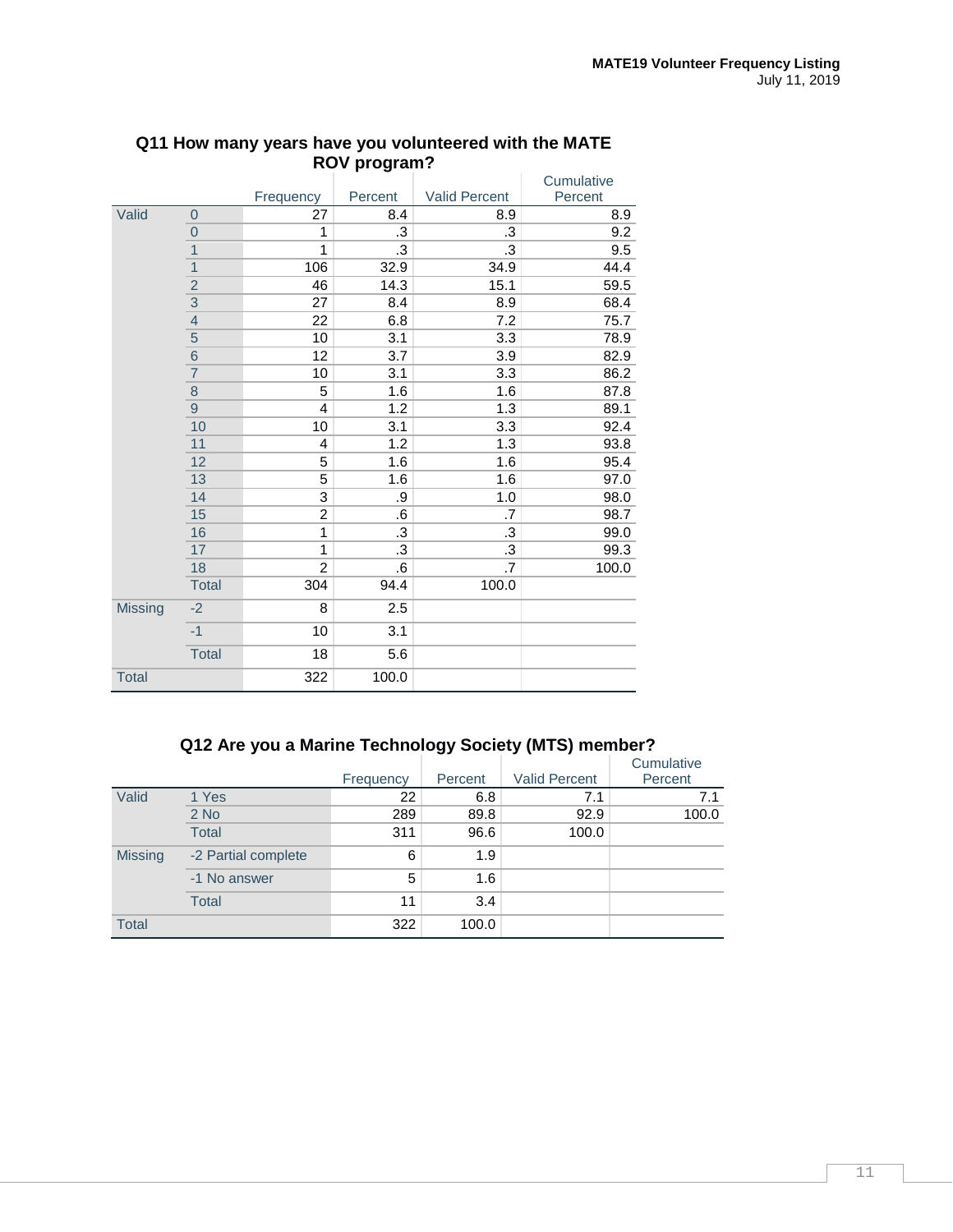|                | student             |           |         |                      |                       |  |  |  |  |
|----------------|---------------------|-----------|---------|----------------------|-----------------------|--|--|--|--|
|                |                     | Frequency | Percent | <b>Valid Percent</b> | Cumulative<br>Percent |  |  |  |  |
| Valid          | 1 Yes               | 26        | 8.1     | 8.2                  | 8.2                   |  |  |  |  |
|                | $2$ No              | 290       | 90.1    | 91.8                 | 100.0                 |  |  |  |  |
|                | <b>Total</b>        | 316       | 98.1    | 100.0                |                       |  |  |  |  |
| <b>Missing</b> | -2 Partial complete | 6         | 1.9     |                      |                       |  |  |  |  |
| <b>Total</b>   |                     | 322       | 100.0   |                      |                       |  |  |  |  |

# **Q13A Have you ever competed in a MATE ROV competition? Yes, as a**

#### **Q13B Have you ever competed in a MATE ROV competition? Yes, as a mentor**

|                |                     | Frequency | Percent | <b>Valid Percent</b> | Cumulative<br>Percent |
|----------------|---------------------|-----------|---------|----------------------|-----------------------|
| Valid          | 1 Yes               | 25        | 7.8     | 7.9                  | 7.9                   |
|                | $2$ No              | 291       | 90.4    | 92.1                 | 100.0                 |
|                | <b>Total</b>        | 316       | 98.1    | 100.0                |                       |
| <b>Missing</b> | -2 Partial complete | 6         | 1.9     |                      |                       |
| <b>Total</b>   |                     | 322       | 100.0   |                      |                       |

# **Q13C Have you ever competed in a MATE ROV competition? No**

|                |                     | Frequency | Percent | <b>Valid Percent</b> | Cumulative<br>Percent |
|----------------|---------------------|-----------|---------|----------------------|-----------------------|
| Valid          | 1 Yes               | 263       | 81.7    | 83.2                 | 83.2                  |
|                | $2$ No              | 53        | 16.5    | 16.8                 | 100.0                 |
|                | Total               | 316       | 98.1    | 100.0                |                       |
| <b>Missing</b> | -2 Partial complete | 6         | 1.9     |                      |                       |
| <b>Total</b>   |                     | 322       | 100.0   |                      |                       |

# **Q14 What is your gender?**

|                |                     | Frequency | Percent | <b>Valid Percent</b> | Cumulative<br>Percent |
|----------------|---------------------|-----------|---------|----------------------|-----------------------|
| Valid          | 1 Male              | 179       | 55.6    | 57.4                 | 57.4                  |
|                | 2 Female            | 130       | 40.4    | 41.7                 | 99.0                  |
|                | 3                   | 3         | .9      | 1.0                  | 100.0                 |
|                | <b>Total</b>        | 312       | 96.9    | 100.0                |                       |
| <b>Missing</b> | -2 Partial complete | 6         | 1.9     |                      |                       |
|                | -1 No answer        | 4         | 1.2     |                      |                       |
|                | <b>Total</b>        | 10        | 3.1     |                      |                       |
| <b>Total</b>   |                     | 322       | 100.0   |                      |                       |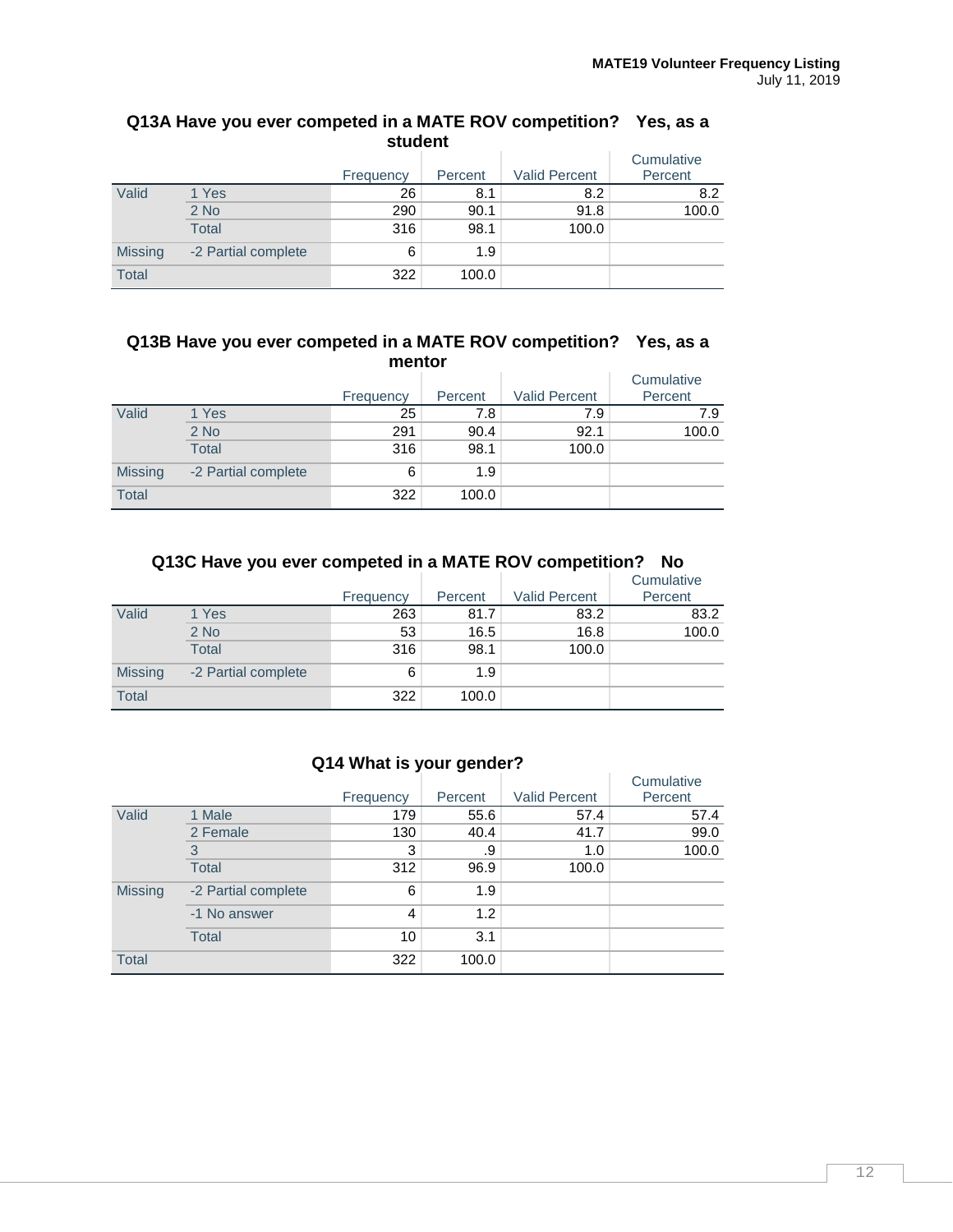|                |                     | Frequency | Percent | <b>Valid Percent</b> | Cumulative<br>Percent |
|----------------|---------------------|-----------|---------|----------------------|-----------------------|
| Valid          | 1 Yes               | 248       | 77.0    | 78.5                 | 78.5                  |
|                | $2$ No              | 68        | 21.1    | 21.5                 | 100.0                 |
|                | <b>Total</b>        | 316       | 98.1    | 100.0                |                       |
| <b>Missing</b> | -2 Partial complete | 6         | 1.9     |                      |                       |
| <b>Total</b>   |                     | 322       | 100.0   |                      |                       |

# **Q15A What would you say best describes your ethnicity? White**

#### **Q15B What would you say best describes your ethnicity? African American/Black**

|                |                     | Frequency | Percent | <b>Valid Percent</b> | Cumulative<br>Percent |
|----------------|---------------------|-----------|---------|----------------------|-----------------------|
| Valid          | 1 Yes               | 10        | 3.1     | 3.2                  | 3.2                   |
|                | $2$ No              | 306       | 95.0    | 96.8                 | 100.0                 |
|                | <b>Total</b>        | 316       | 98.1    | 100.0                |                       |
| <b>Missing</b> | -2 Partial complete | 6         | 1.9     |                      |                       |
| <b>Total</b>   |                     | 322       | 100.0   |                      |                       |

#### **Q15C What would you say best describes your ethnicity? Hispanic/Latino/a**

|                |                     | Frequency | Percent | <b>Valid Percent</b> | Cumulative<br>Percent |
|----------------|---------------------|-----------|---------|----------------------|-----------------------|
| Valid          | 1 Yes               | 23        | 7.1     | 7.3                  | 7.3                   |
|                | $2$ No              | 293       | 91.0    | 92.7                 | 100.0                 |
|                | Total               | 316       | 98.1    | 100.0                |                       |
| <b>Missing</b> | -2 Partial complete | 6         | 1.9     |                      |                       |
| Total          |                     | 322       | 100.0   |                      |                       |

|                |                     | Frequency | Percent | <b>Valid Percent</b> | Cumulative<br>Percent |
|----------------|---------------------|-----------|---------|----------------------|-----------------------|
| Valid          | 1 Yes               | 29        | 9.0     | 9.2                  | 9.2                   |
|                | $2$ No              | 287       | 89.1    | 90.8                 | 100.0                 |
|                | <b>Total</b>        | 316       | 98.1    | 100.0                |                       |
| <b>Missing</b> | -2 Partial complete | 6         | 1.9     |                      |                       |
| <b>Total</b>   |                     | 322       | 100.0   |                      |                       |

## **Q15D What would you say best describes your ethnicity? Asian**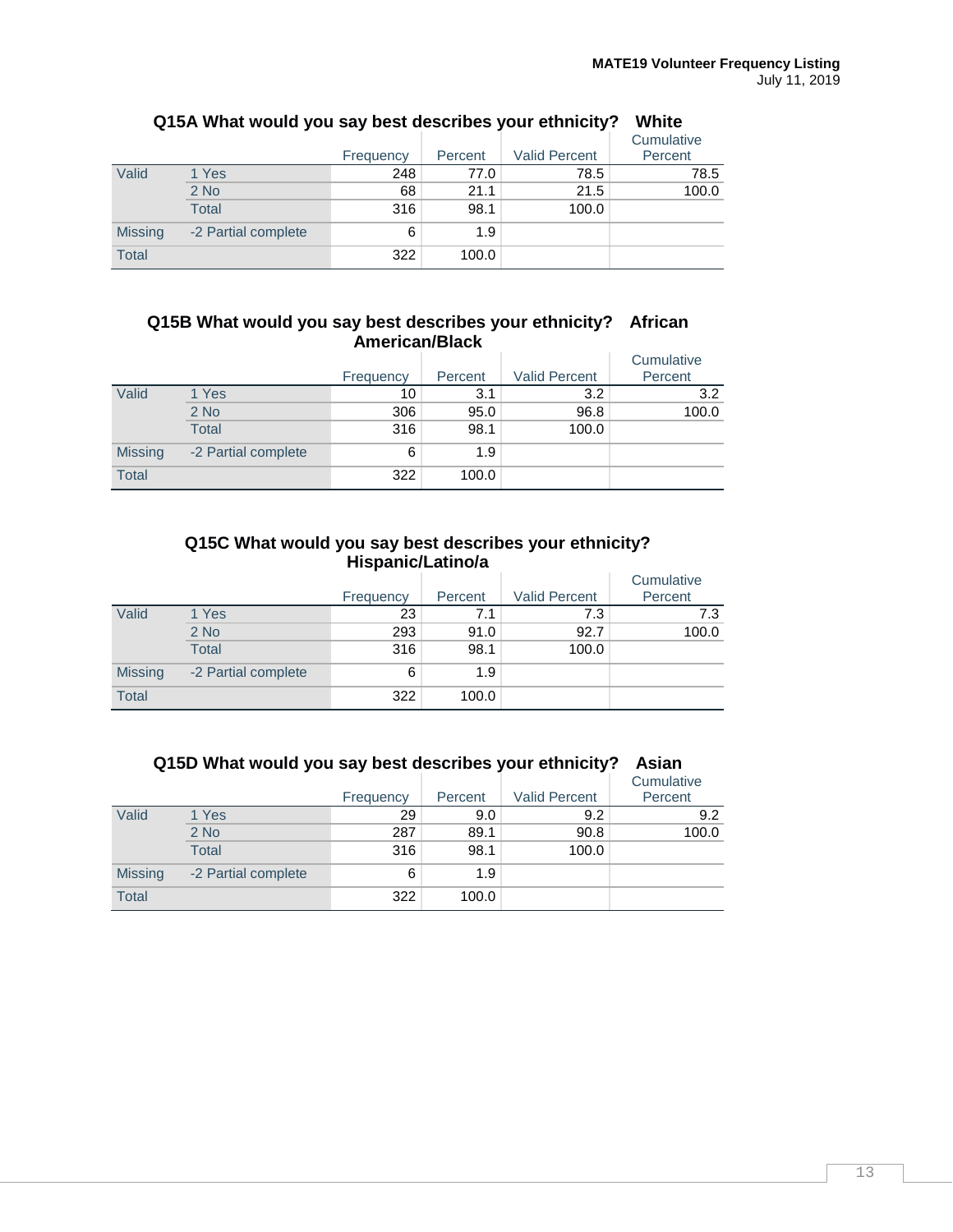|                | -                   | -<br>Frequency | -<br>Percent | <b>Valid Percent</b> | Cumulative<br>Percent |
|----------------|---------------------|----------------|--------------|----------------------|-----------------------|
| Valid          | 1 Yes               |                | .6           | .6                   | .6                    |
|                | $2$ No              | 314            | 97.5         | 99.4                 | 100.0                 |
|                | <b>Total</b>        | 316            | 98.1         | 100.0                |                       |
| <b>Missing</b> | -2 Partial complete | 6              | 1.9          |                      |                       |
| <b>Total</b>   |                     | 322            | 100.0        |                      |                       |

# **Q15E What would you say best describes your ethnicity? Filipino/a**

#### **Q15F What would you say best describes your ethnicity? American Indian or Alaskan Native**

|                |                     | Frequency | Percent | <b>Valid Percent</b> | Cumulative<br>Percent |
|----------------|---------------------|-----------|---------|----------------------|-----------------------|
| Valid          | 1 Yes               |           | .6      | .6                   | .6                    |
|                | $2$ No              | 314       | 97.5    | 99.4                 | 100.0                 |
|                | <b>Total</b>        | 316       | 98.1    | 100.0                |                       |
| <b>Missing</b> | -2 Partial complete | 6         | 1.9     |                      |                       |
| <b>Total</b>   |                     | 322       | 100.0   |                      |                       |

#### **Q15G What would you say best describes your ethnicity? Pacific Islander**

|                |                     | Frequency | Percent | <b>Valid Percent</b> | Cumulative<br>Percent |
|----------------|---------------------|-----------|---------|----------------------|-----------------------|
| Valid          | 1 Yes               |           | .6      | .6                   | .6                    |
|                | $2$ No              | 314       | 97.5    | 99.4                 | 100.0                 |
|                | Total               | 316       | 98.1    | 100.0                |                       |
| <b>Missing</b> | -2 Partial complete | 6         | 1.9     |                      |                       |
| <b>Total</b>   |                     | 322       | 100.0   |                      |                       |

#### **Q15H What would you say best describes your ethnicity? Multiple ethnicities**

|                |                     | Frequency | Percent | <b>Valid Percent</b> | Cumulative<br>Percent |
|----------------|---------------------|-----------|---------|----------------------|-----------------------|
| Valid          | 1 Yes               | 5         | 1.6     | 1.6                  | 1.6                   |
|                | $2$ No              | 311       | 96.6    | 98.4                 | 100.0                 |
|                | <b>Total</b>        | 316       | 98.1    | 100.0                |                       |
| <b>Missing</b> | -2 Partial complete | 6         | 1.9     |                      |                       |
| <b>Total</b>   |                     | 322       | 100.0   |                      |                       |